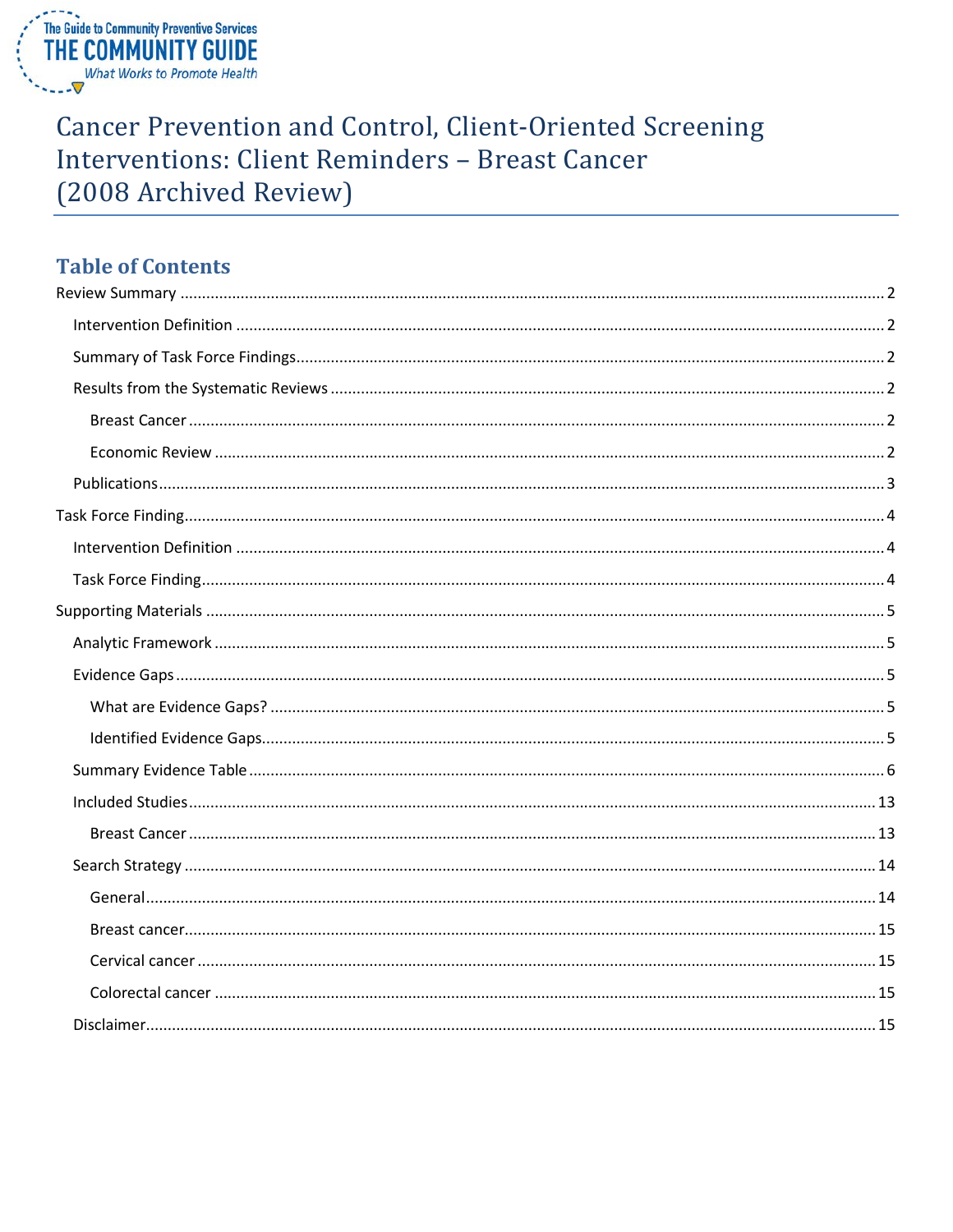

## **Review Summary**

#### <span id="page-1-1"></span><span id="page-1-0"></span>**Intervention Definition**

Reminders include letters, postcards, or phone calls to alert clients that it is time for their cancer screening. Some note only that the test is due, while others include facts about the screening or offer to help set up an appointment.

#### <span id="page-1-2"></span>**Summary of Task Force Findings**

The Community Preventive Services Task Force recommends interventions that use client reminders based on strong evidence of their effectiveness in increasing breast cancer screening by mammography.

The Task Force has related findings for client reminders specific to the following:

- Cervical cancer (recommended)
- Colorectal cancer screening by fecal occult blood testing (recommended)
- Colorectal cancer screening by flexible sigmoidoscopy, colonoscopy, or double contrast barium enema (insufficient evidence)

#### <span id="page-1-3"></span>**Results from the Systematic Reviews**

#### <span id="page-1-4"></span>**Breast Cancer**

Nineteen studies qualified for the systematic review.

- Client reminders: median increase of 14.0 percentage points in the proportion of study participants who were screened for breast cancer
- Printed reminders alone: median increase of 3.0 percentage points (12 studies or study arms)
- Printed reminders combined with other components or follow-up printed or telephone reminders: median increase of 23.5 percentage points (14 studies or study arms)

Reviewed studies were conducted in both rural and urban communities and among different racial, ethnic, and socioeconomic groups.

These findings were based on a systematic review of all available studies, conducted on behalf of the Task Force by a team of specialists in systematic review methods, and in research, practice and policy related to cancer prevention and control.

#### <span id="page-1-5"></span>**Economic Review**

- Six studies qualified for the economic review. All monetary values are reported in 2008 US dollars. Reminder costs ranged from \$4.89 to \$100.61 per additional screening (six studies).
- Reminder involving physician participation: \$43.12 to \$100.61
- Reminder involving non-physician staff: \$4.89 to \$22.00
- Enhanced reminder including letters and educational material: \$47.01 to \$63.28
- The range of estimates for these six studies make it difficult to ascertain the most cost-effective approach, although based on relatively few studies, physician participation and enhancement of reminders seem to add to the cost of the intervention.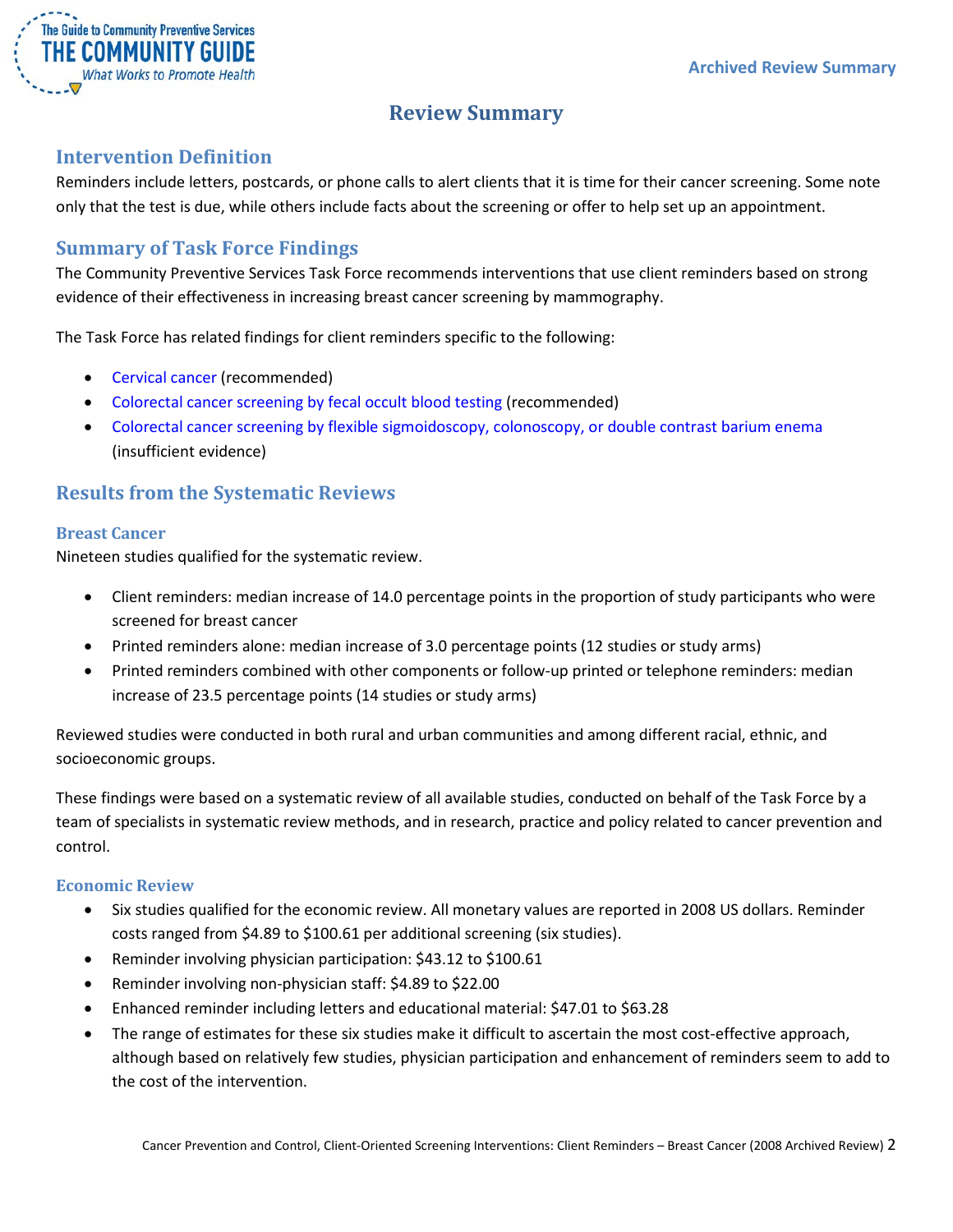

#### <span id="page-2-0"></span>**Publications**

Baron RC, Rimer BK, Breslow RA, et al. [Client-directed interventions to increase community demand for breast, cervical,](http://www.thecommunityguide.org/cancer/screening/client-oriented/Cancer2008_ClientDirected_Demand.pdf)  [and colorectal cancer screening: a systematic review](http://www.thecommunityguide.org/cancer/screening/client-oriented/Cancer2008_ClientDirected_Demand.pdf) [www.thecommunityguide.org/cancer/screening/clientoriented/Cancer2008\_ClientDirected\_Demand.pdf]. *Am J Prev Med* 2008;35(1S): S34-55.

Task Force on Community Preventive Services. Recommendations for client- [and provider-directed interventions to](http://www.thecommunityguide.org/cancer/screening/client-oriented/Cancer2008_TaskForceRecs.pdf)  [increase breast, cervical, and colorectal cancer screening](http://www.thecommunityguide.org/cancer/screening/client-oriented/Cancer2008_TaskForceRecs.pdf) [www.thecommunityguide.org/cancer/screening/clientoriented/Cancer2008\_TaskForceRecs.pdf]. *Am J Prev Med* 2008;35(1S): S21-5.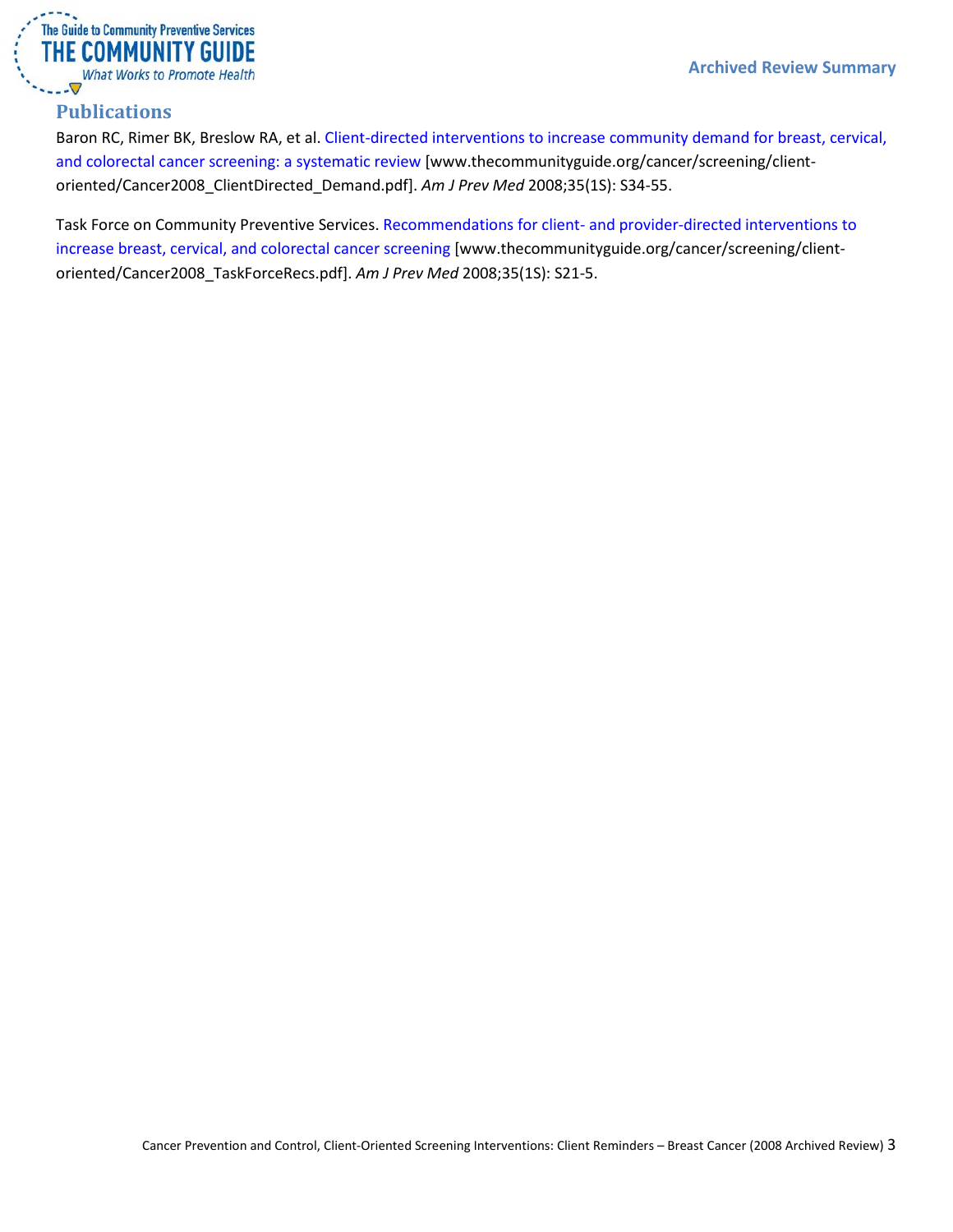# **Community Preventive Services**<br>Task Force

#### **Archived Task Force Finding**

<span id="page-3-0"></span>*The following Task Force finding and supporting materials are for client reminders to increase breast, cervical, and colorectal cancer screening.*

## **Task Force Finding**

#### <span id="page-3-1"></span>**Intervention Definition**

Client reminders or recalls (client reminders) are printed (letter or postcard) or telephone messages advising people that they are due (reminder) or late (recall) for screening. Client reminders may be enhanced by one or more of the following: a follow-up printed or telephone reminder; additional text or discussion with information about indications for, benefits of, and ways to overcome barriers to screening; or assistance in scheduling appointments. Tailored reminders (printed or verbal) address the individual's risk profile or other relevant characteristics, such as what keeps a specific client from seeking screening and what would encourage the client to be screened.

#### <span id="page-3-2"></span>**Task Force Finding (July 2008)\***

The Task Force recommends the use of client reminders to increase screening for breast and cervical cancer (by mammography and Pap test, respectively), on the basis of strong evidence of effectiveness. The Task Force recommends the use of client reminders to increase screening for colorectal cancer by fecal occult blood test (FOBT) on the basis of sufficient evidence of effectiveness. Evidence is insufficient, however, to determine whether client reminders are effective in increasing colorectal cancer screening by flexible sigmoidoscopy, colonoscopy, or double contrast barium enema since no studies evaluating these screening procedures were identified.

\*From the following publication:

Task Force on Community Preventive Services. Recommendations for client- [and provider-directed interventions to](http://www.thecommunityguide.org/cancer/screening/client-oriented/Cancer2008_TaskForceRecs.pdf)  [increase breast, cervical, and colorectal cancer screening](http://www.thecommunityguide.org/cancer/screening/client-oriented/Cancer2008_TaskForceRecs.pdf) [www.thecommunityguide.org/cancer/screening/clientoriented/Cancer2008\_TaskForceRecs.pdf]. *Am J Prev Med* 2008;35(1S): S21-5.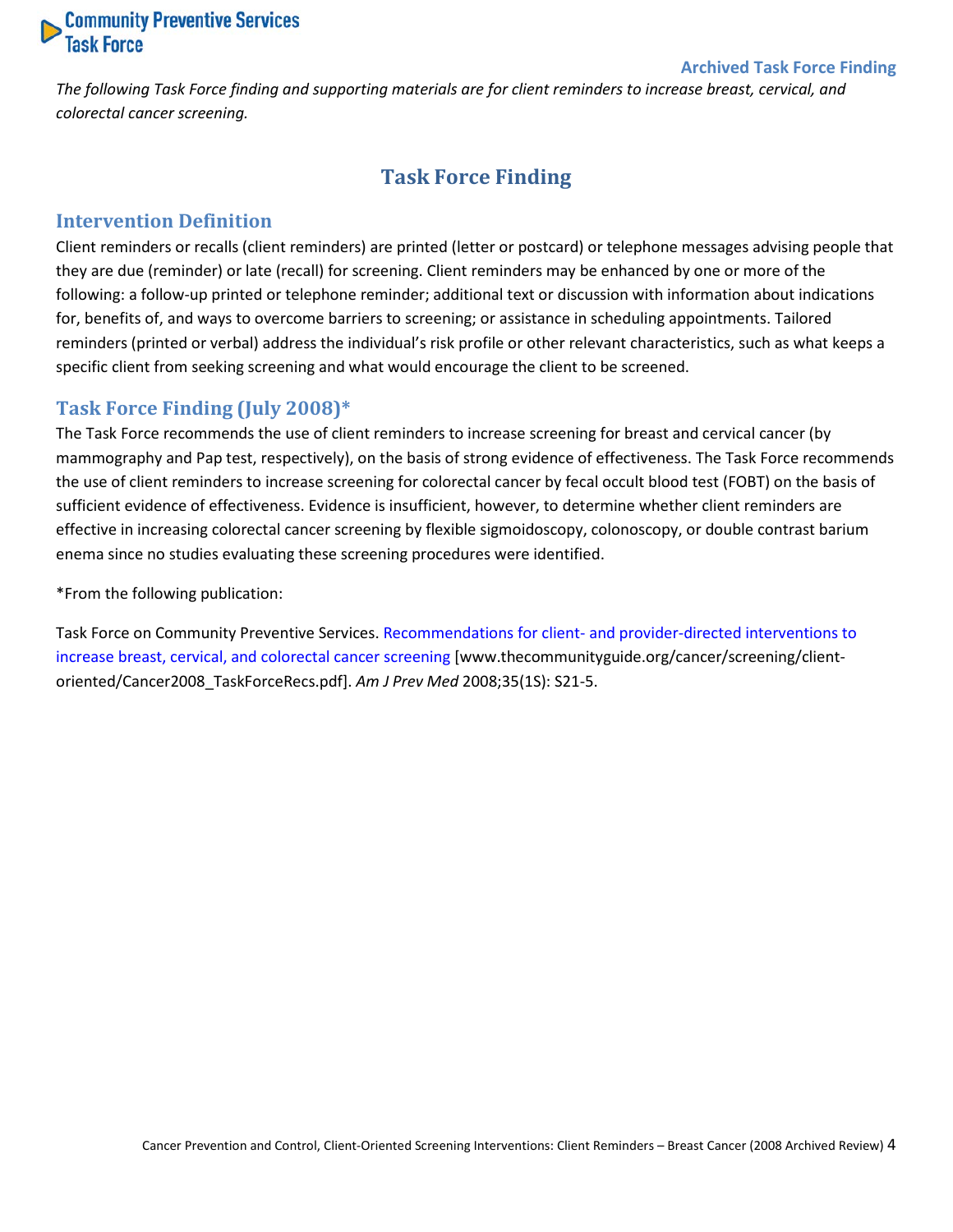

## **Supporting Materials**

#### <span id="page-4-1"></span><span id="page-4-0"></span>**Analytic Framework**

See Figure 1 on page S36 of Baron RC, Rimer BK, Breslow RA, et al. [Client-directed interventions to increase community](http://www.thecommunityguide.org/cancer/screening/client-oriented/Cancer2008_ClientDirected_Demand.pdf)  [demand for breast, cervical, and colorectal cancer screening: a systematic review](http://www.thecommunityguide.org/cancer/screening/client-oriented/Cancer2008_ClientDirected_Demand.pdf) [www.thecommunityguide.org/cancer/screening/client-oriented/Cancer2008\_ClientDirected\_Demand.pdf]. *Am J Prev Med* 2008;35(1S): S34-55.

## <span id="page-4-2"></span>**Evidence Gaps**

#### <span id="page-4-3"></span>**What are Evidence Gaps?**

Each Community Preventive Services Task Force (Task Force) review identifies critical evidence gaps—areas where information is lacking. Evidence gaps can exist whether or not a recommendation is made. In cases when the Task Force finds insufficient evidence to determine whether an intervention strategy works, evidence gaps encourage researchers and program evaluators to conduct more effectiveness studies. When the Task Force recommends an intervention, evidence gaps highlight missing information that would help users determine if the intervention could meet their particular needs. For example, evidence may be needed to determine where the intervention will work, with which populations, how much it will cost to implement, whether it will provide adequate return on investment, or how users should structure or deliver the intervention to ensure effectiveness. Finally, evidence may be missing for outcomes different from those on which the Task Force recommendation is based.

#### <span id="page-4-4"></span>**Identified Evidence Gaps**

#### *General:*

- How does the effectiveness of interventions to increase community demand for screening vary with the health literacy of a target population or subpopulation?
- How can newer methods of communication—including automated telephone calls and Internet-delivered applications—be used to improve delivery, acceptance, and effectiveness of these interventions?
- How effective are these interventions in increasing screening by colorectal endoscopy or by double contrast barium enema (for which no qualifying studies were identified)?
- What is required to disseminate and implement effective interventions in community settings across the United States?
- How can or should these approaches be applied to assure that screening, once initiated, is maintained at recommended intervals?
- With respect to interventions that may be tailored to individuals, how are effective tailoring programs adapted, disseminated, and implemented in community-based settings across the United States?

#### *Client reminders*

(effective in increasing breast, cervical, and colorectal [FOBT only] cancer screening):

• Does effectiveness of client reminders for cervical and colorectal cancer screening vary with use of supplemental components, such as follow-up printed materials, telephone calls, or scheduling assistance intended to overcome barriers to screening?

Cancer Prevention and Control, Client-Oriented Screening Interventions: Client Reminders – Breast Cancer (2008 Archived Review) 5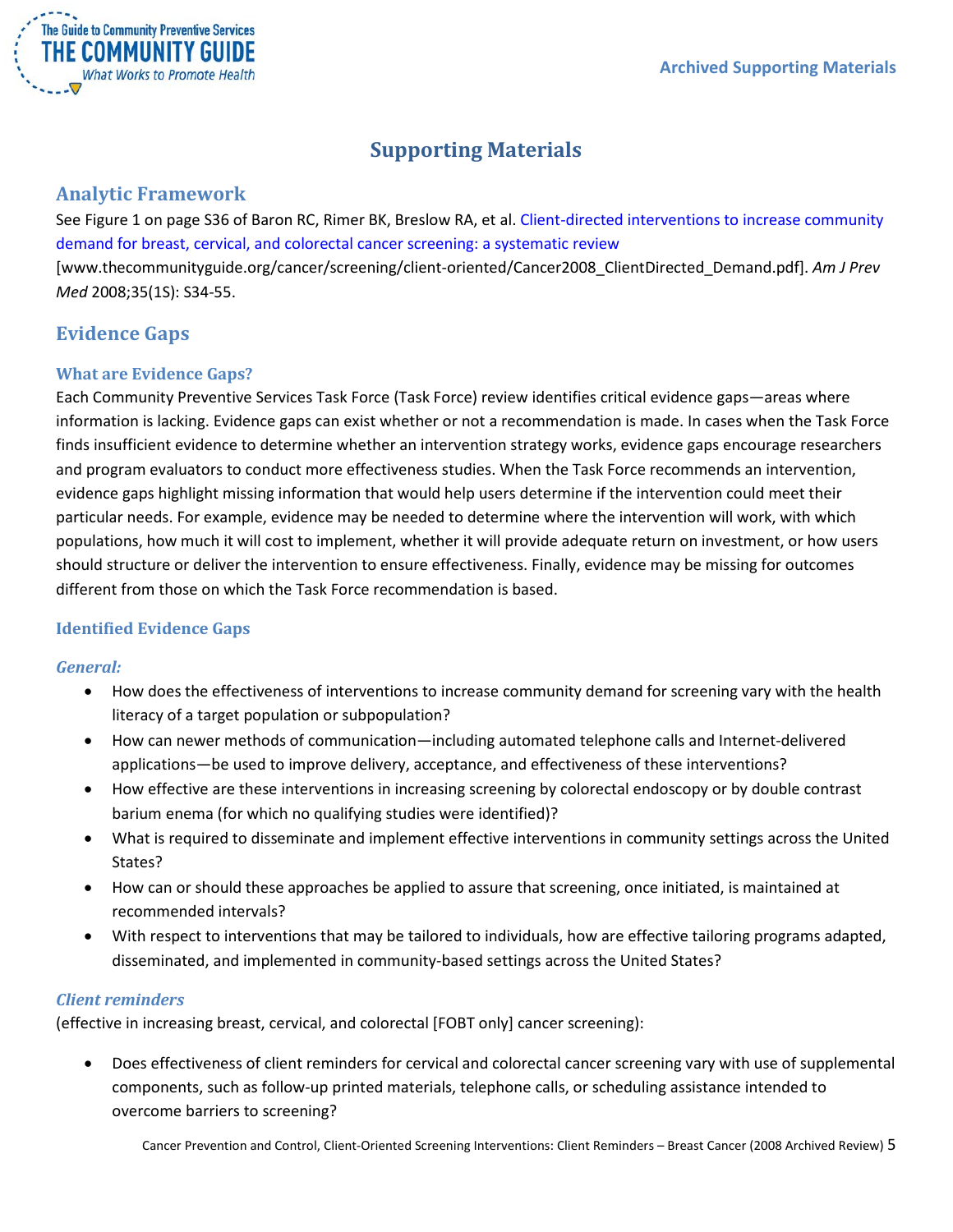

- Can client reminders be adapted or used in conjunction with techniques to reach people who have never been screened for breast, cervical, or colorectal cancer or who may be hard to reach for screening?
- What is the comparative cost effectiveness of tailored versus untailored client reminder messages?

#### <span id="page-5-0"></span>**Summary Evidence Table**

| Author (Pub year),<br><b>Study Period,</b><br><b>Interventions</b>                         | Design, Category,<br><b>Execution</b>                                                                                 | <b>Study Location,</b><br><b>Setting type</b><br><b>Population</b><br><b>Description</b>                                                                                                                                                | <b>Interventions Studied,</b><br><b>Comparison, and Number</b><br>of Participants                                                                                                                                                                                                            | <b>Outcome/Effect Size and</b><br><b>Statistical Significance</b>                                                                                                                               |
|--------------------------------------------------------------------------------------------|-----------------------------------------------------------------------------------------------------------------------|-----------------------------------------------------------------------------------------------------------------------------------------------------------------------------------------------------------------------------------------|----------------------------------------------------------------------------------------------------------------------------------------------------------------------------------------------------------------------------------------------------------------------------------------------|-------------------------------------------------------------------------------------------------------------------------------------------------------------------------------------------------|
| Bankhead, 2001<br>(October 1996 - June<br>1997)<br><b>Intervention: Client</b><br>reminder | Design: Randomized<br>trial (Individual)<br><b>Design Category:</b><br>Greatest suitability<br><b>Execution: Fair</b> | United Kingdom (NR)<br>Office/clinic; Women<br>registered with<br>participating practices &<br>failed to attend an<br>appointment for routine<br>3 <sup>rd</sup> round breast<br>screening; mean age ~56<br>yrs - other patient info NR | 1. Client reminder letter signed<br>by all general practitioners in<br>the practice encouraging<br>women not attending previous<br>screening to attend breast<br>screening (included translation<br>sheet and informational leaflet.<br>$N = 291$<br>2. Control no intervention<br>$n = 289$ | Mammography completion<br>based on attendance w/in 6 mo<br>of randomization:<br>Women<br>Attending<br>%<br>n<br>pct<br>pt∆ p<br>Control<br>17/287<br>5.9<br>CR.<br>31/288 10.8<br>4.9<br>$-.05$ |
| <b>Barr 2001</b><br>(1995)<br><b>Intervention: Client</b><br>reminder                      | Design: Randomized<br>trial (Individual)<br><b>Design Category:</b><br>Greatest suitability<br><b>Execution: Fair</b> | Northeastern US, HMO<br>Age 50-75, with prior<br>mammogram during 1 <sup>st</sup><br>quarter 1994, but no<br>subsequent screening<br>$(18-21$ months later);<br>2/3rds had commercial<br>medical insurance;<br>race/ethnicity NR        | 1. Reminder letter (n=630) vs.<br>2. Reminder phone call*<br>(n=653) vs.<br>3. Usual care (n=625)<br>*Included offer to schedule<br>appointment with physician                                                                                                                               | Completed re-screening<br>mammogram determined by<br>medical chart review (3-6<br>months after intervention)<br>1 vs. $3 = 3.1$ pct pt (NS)<br>2 vs. $3 = 15.2$ pct pt (p<.05)                  |
| Binstock, 1997<br>(NR)<br><b>Intervention: Client</b><br>reminder                          | Design: Randomized<br>trial (Individual)<br><b>Design Category:</b><br>Greatest suitability<br><b>Execution: Fair</b> | Southern California,<br>HMO<br>Age 25-49; no Pap in<br>previous 3 years;<br>race/ethnicity, income,<br>education not reported                                                                                                           | 1. Reminder letter (n=403) vs.<br>2. Reminder phone call*<br>$(n=536)$ vs.<br>3. Usual care (n=249)                                                                                                                                                                                          | Completed Pap test based on<br>electronic records (12 mo post<br>intervention)<br>1 vs. $3 = 10.1$ pct pt (p<.05)<br>2 vs. $3 = 18.8$ pct pt (p<.05)                                            |
| Bodiya 1999<br>(NR)<br><b>Intervention: Client</b><br>reminder                             | Design: Randomized<br>trial (Individual)<br><b>Design Category:</b><br>Greatest suitability<br><b>Execution: Fair</b> | Michigan, Family Practice<br>Ctr.<br>Age $50+$ w/ normal<br>mammogram prior year<br>and due for next one;<br>"mixed" urban/ rural,<br>race/ethnicity, and SES;                                                                          | 1. Letter reminder (n=120) vs.<br>2. Letter reminder + phone call<br>to non-responders 8 weeks<br>later ( $n=56$ ) vs.<br>3. No reminders (n=110)                                                                                                                                            | Completed mammogram based<br>on radiology dept records 6<br>weeks post telephone<br>intervention<br>1 vs. $3 = 2$ pct pt (NS)<br>2 vs. $3 = 23$ pct pt (p<.05)                                  |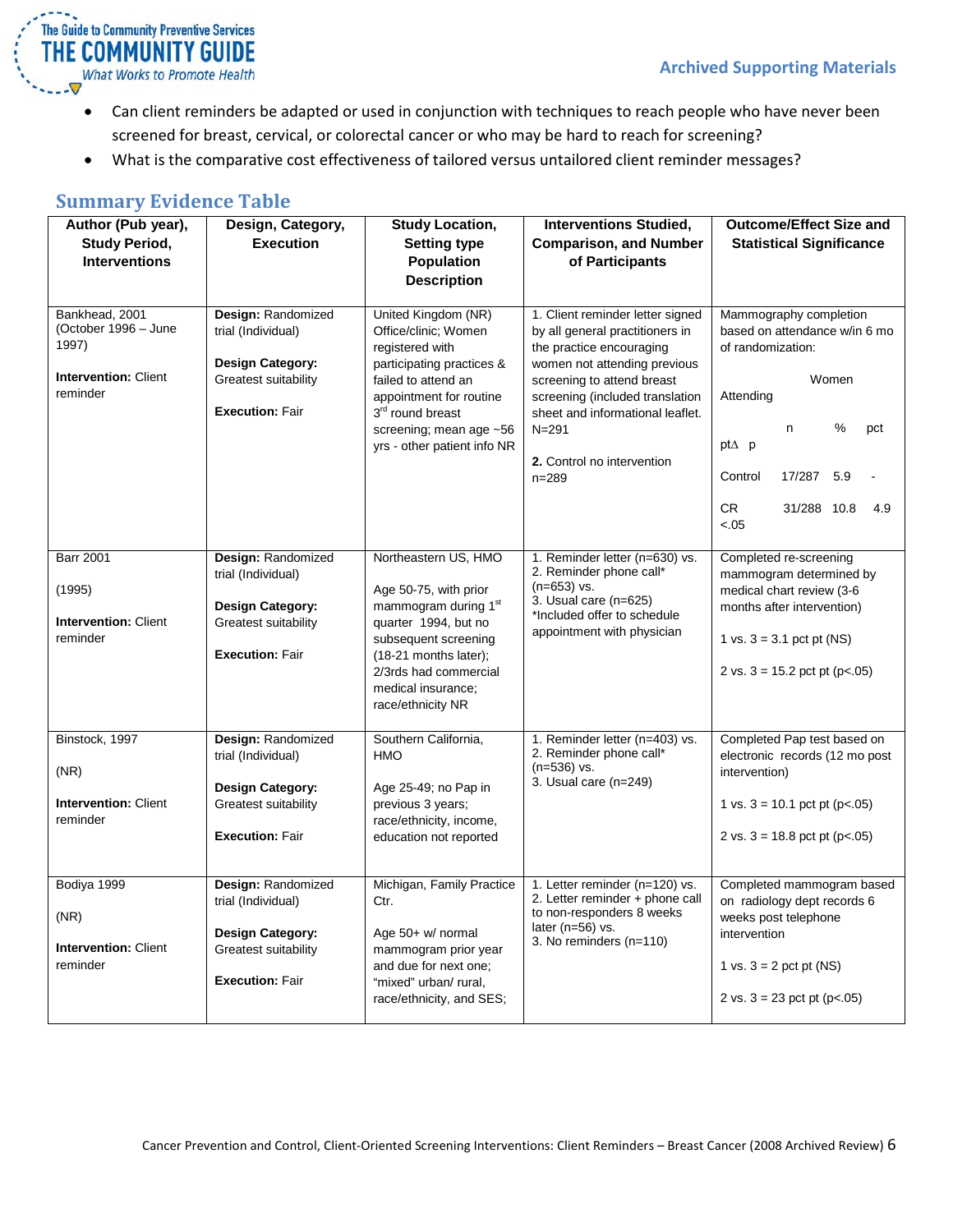| The Guide to Community Preventive Services |
|--------------------------------------------|
| THE COMMUNITY GUIDE                        |
| Ulbat Warks to Dramato Hoalth              |

What Works to Promote Health

| Author (Pub year),<br><b>Study Period,</b><br><b>Interventions</b>                      | Design, Category,<br><b>Execution</b>                                                                                 | <b>Study Location,</b><br><b>Setting type</b><br><b>Population</b><br><b>Description</b>                                                                                                                                                                                                                                                                 | <b>Interventions Studied,</b><br><b>Comparison, and Number</b><br>of Participants                                                                                                                     | <b>Outcome/Effect Size and</b><br><b>Statistical Significance</b>                                                                                                      |
|-----------------------------------------------------------------------------------------|-----------------------------------------------------------------------------------------------------------------------|----------------------------------------------------------------------------------------------------------------------------------------------------------------------------------------------------------------------------------------------------------------------------------------------------------------------------------------------------------|-------------------------------------------------------------------------------------------------------------------------------------------------------------------------------------------------------|------------------------------------------------------------------------------------------------------------------------------------------------------------------------|
| Buehler 1997<br>${51}$<br>(1993)<br><b>Intervention: Client</b><br>reminder             | Design: Randomized<br>trial (Individual)<br><b>Design Category:</b><br>Greatest suitability<br><b>Execution: Fair</b> | Newfoundland, Canada<br>2 Family Clinics Age 18-<br>69, 61% age <40,<br>race/ethnicity, SES NR;<br>no pap in prev 3 years                                                                                                                                                                                                                                | 1. Two recall letters, (baseline<br>and 4 weeks), (n=178) vs.<br>2. No reminder (n=208)                                                                                                               | Completed Pap through review<br>of the Provincial Cytology<br>registry (6 months after<br>intervention began)<br>1 vs. $2 = 4.4$ pct pt (NS)                           |
| Burack, 1996<br>(July 1992 - July 1993)<br><b>Intervention: Client</b><br>reminder      | Design: Randomized<br>trial (Individual)<br>Design Category:<br>Greatest suitability<br><b>Execution: Fair</b>        | Detroit, MI (urban); 2<br>sites (HMO/clinics);<br>Women $\geq$ 39.5 years who<br>had visited either site<br>w/in 18 months prior to<br>intervention (site 1: 64%<br>ever screened; site 2:<br>44% ever screened);<br>~96% African American<br>study population;<br>entitlement insurance<br>more prevalent than<br>commercial insurance at<br>both sites | 1. reminder letter to client<br>(clinic1 n=226 ;clinic 2 n=162)<br>2. No reminder (clinic 1 $n=$<br>222; clinic 2 n=159)                                                                              | Completed mammogram<br>determined by records of test<br>reports (20 months after<br>intervention)<br>1 vs. 2:<br>Site $1 = 4$ pct pt (NS)<br>Site $2 = -1$ pct pt (NS) |
| Burack, 1998<br>(March 1993 - April<br>1994)<br><b>Intervention: Client</b><br>reminder | Design: Randomized<br>trial (Individual)<br><b>Design Category:</b><br>Greatest suitability<br><b>Execution: Fair</b> | 3 HMO sites in Detroit,<br>MI<br>Age 18-40 yrs with HMO<br>visit w/in one year & not<br>received 'abnormal' or<br>'insufficient cytology' test<br>result) ~95% African-<br>American; 87% eligible<br>for Medicaid, 95%<br>African-American, 87%<br>eligible for Medicaid; one<br>year since previous Pap<br>test                                         | 1. Letter reminder (n=964)<br>2. No reminders (n=964)                                                                                                                                                 | Completed Pap test determined<br>by records of test reports (1<br>year):<br>1 vs. $2 = 1$ pct pt (NS)                                                                  |
| Davis 1997<br>(1994)<br><b>Intervention: Client</b><br>reminder                         | Design: Randomized<br>trial (Individual)<br><b>Design Category:</b><br>Greatest suitability<br><b>Execution: Fair</b> | HMO in Houston, Texas<br>Age 50-64, race/ethnicity<br>not reported; no<br>mammogram in previous<br>1 $\frac{1}{2}$ yr.                                                                                                                                                                                                                                   | 1. Phone call* (or letter if no<br>phone contact) (n=1033) vs.<br>2. Usual care (n=454)<br>*Caller offered to schedule<br>mammogram & was trained to<br>discuss specific barriers noted<br>by patient | Completed mammogram<br>determined by computerized<br>medical record audit (5 months<br>after intervention)<br>1 vs. $2 = 15.5$ pct pt (p<.05)                          |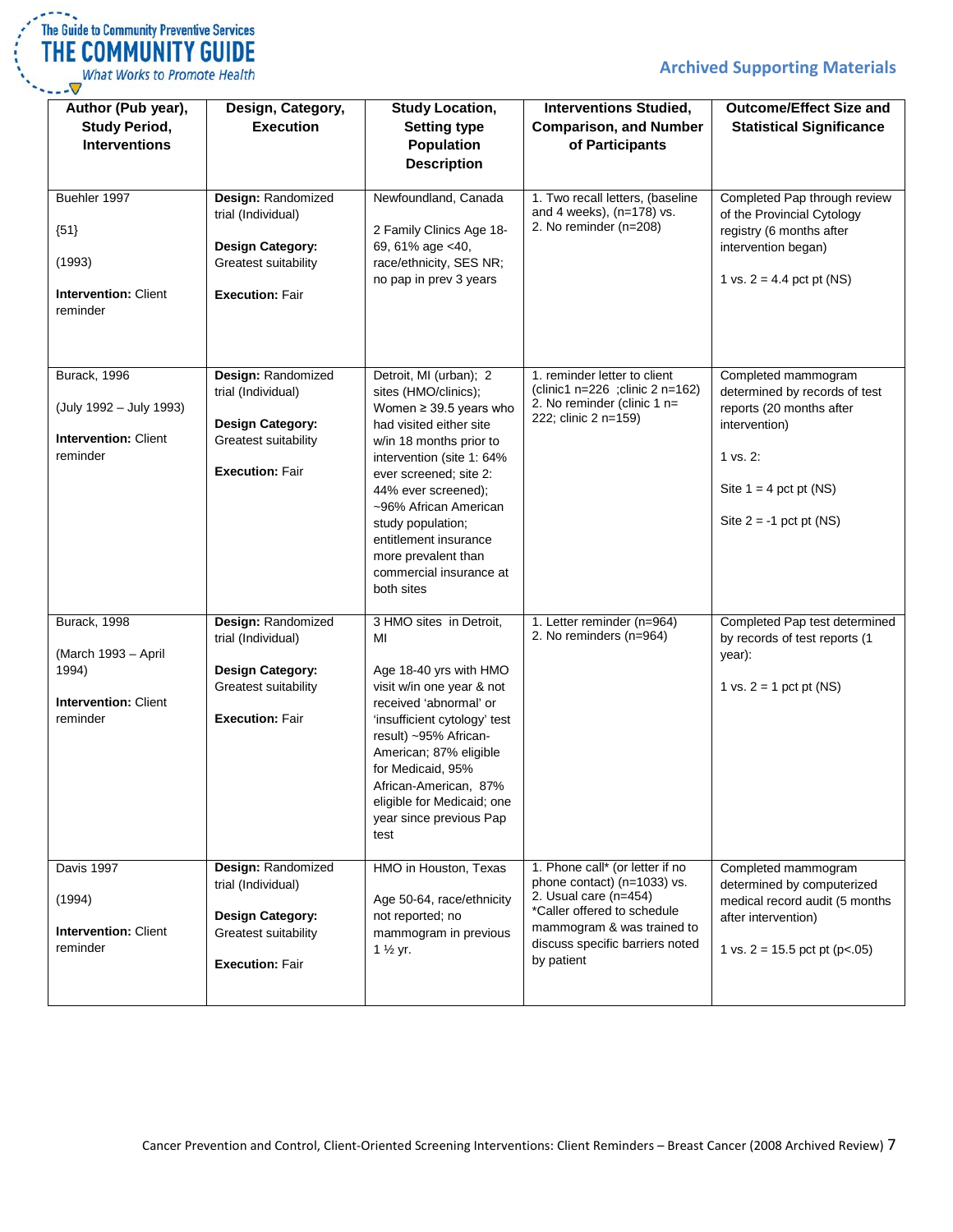

What Works to Promote Health  $\vee$ ... $\nabla$ 

| Author (Pub year),<br><b>Study Period,</b><br><b>Interventions</b>                 | Design, Category,<br><b>Execution</b>                                                                                 | <b>Study Location,</b><br><b>Setting type</b><br><b>Population</b>                                                                                                                                                                                                  | <b>Interventions Studied,</b><br><b>Comparison, and Number</b><br>of Participants                                                                                                                                                                                                                            | <b>Outcome/Effect Size and</b><br><b>Statistical Significance</b>                                                                                                                                                                           |
|------------------------------------------------------------------------------------|-----------------------------------------------------------------------------------------------------------------------|---------------------------------------------------------------------------------------------------------------------------------------------------------------------------------------------------------------------------------------------------------------------|--------------------------------------------------------------------------------------------------------------------------------------------------------------------------------------------------------------------------------------------------------------------------------------------------------------|---------------------------------------------------------------------------------------------------------------------------------------------------------------------------------------------------------------------------------------------|
|                                                                                    |                                                                                                                       | <b>Description</b>                                                                                                                                                                                                                                                  |                                                                                                                                                                                                                                                                                                              |                                                                                                                                                                                                                                             |
| <b>Hogg 1998</b><br>$(1990 - 1991)$<br><b>Intervention: Client</b><br>reminder     | Design: Randomized<br>trial (group)<br><b>Design Category:</b><br>Greatest suitability<br><b>Execution: Fair</b>      | Quebec, Canada, Family<br>medicine clinic; Mean<br>family age approximately<br>40, race/ethnicity not<br>reported (screening<br>status not clearly stated,<br>but assumed patients<br>were due)                                                                     | 1. Customized letter reminding<br>family members of outstanding<br>preventive procedures (n=613)<br>VS.<br>2. No letter (n=682)                                                                                                                                                                              | Outcome determined by patient<br>record audit (6 months after<br>intervention)<br>Completed mammogram:<br>1 vs. $2 = 1.8$ pct pt (NS)<br>Completed Pap:<br>1 vs. $2 = 9.4$ pct pt (p<.05)<br>Completed FOBT:<br>1 vs. $2 = 2.8$ pct pt (NS) |
| <b>Irwig 1990</b><br>(1989)<br><b>Intervention: Client</b><br>reminder             | Design: Randomized<br>trial (Individual)<br><b>Design Category:</b><br>Greatest suitability<br><b>Execution: Fair</b> | Sydney, Australia, 5<br>general practices<br>Age 45-70, due for<br>mammogram;<br>race/ethnicity, SES not<br>reported, due or overdue<br>for mammography                                                                                                             | 1. reminder invite letter and<br>scheduled appt (n=162)<br>2. reminder invite letter, no<br>scheduled appt (n=126)<br>3. no letter no appt (from same<br>4 practices as group 1; n=82)<br>4. no letter, no appt (from<br>same practice as group 2;<br>$n=70$                                                 | Completed mammogram w/in 5<br>weeks determined by record<br>review:<br>1 vs. $3 = 33$ pct pt (p<.05)<br>2 vs. $4 = 14$ pct pt (p<.05)                                                                                                       |
| Johnston 2003<br>June 1998 - April 1999<br><b>Intervention: Client</b><br>reminder | Design: Non-randomized<br>(Individual)<br><b>Design Category:</b><br>Greatest suitability<br><b>Execution: Fair</b>   | Cape Breton Island,<br>Clinic/Office; Women 29-<br>75 years old, with Health<br>Card #, residing in Nova<br>Scotia and not screened<br>in past 10 years OR<br>screened previously but<br>not in the last 3 years                                                    | 1. Reminder letter (n=21,601)<br>2. No reminder (n=91,825)                                                                                                                                                                                                                                                   | Completed Pap test as tracked<br>through registry (6 months after<br>intervention):<br>1 vs. 2 OR = $1.64$ (1.53-1.74)                                                                                                                      |
| <b>King 1994</b><br>(NR)<br><b>Intervention: Client</b><br>reminder                | Design: Randomized<br>trial (Individual)<br>Design Category:<br>Greatest suitability<br><b>Execution: Fair</b>        | Women 55 - 75 years old<br>and HMO members: had<br>not utilized annual free<br>mammogram referral 45<br>days after mailing. Step<br>2 characteristics: Married<br>68%, employed 73% and<br>had at least a high school<br>education 52%, white<br>88% (nonwhite 12%) | All women in study received<br>breast ca information packet<br>and free mammography. Step<br>2. Forty-five days after packet<br>was mailed, women who had<br>not sought referral were<br>randomized to reminder<br>(n=382) or no reminder group<br>(n=364). Brief reminder sent<br>to those in former group. | Completed mammogram<br>determined by self report<br>verified by medical records:<br>1 vs. $2 = 14$ pct pt (p<.05)                                                                                                                           |
| Landis, 1992<br>(Jan - May 1990)<br><b>Intervention: Client</b><br>reminder        | Design: Randomized<br>trial (Individual)<br><b>Design Category:</b><br>Greatest suitability<br><b>Execution: Fair</b> | Ashville, NC (mixed<br>urbanicity) Office/clinic;<br>Age 50 - 70 yrs; no<br>history of breast disease;<br>seen in the practice<br>previous two years; no<br>mammography within<br>previous yr; $\sim$ 13%<br>African-American; ~ 40%<br>uninsured                   | 1. Reminder letter to client<br>$n = 41$<br>2. No reminder $n = 43$                                                                                                                                                                                                                                          | Completed mammogram<br>determined by medical chart<br>review (5 month f/u),<br>1 vs. $2 = 10$ pct pt (p $>0.05$ )                                                                                                                           |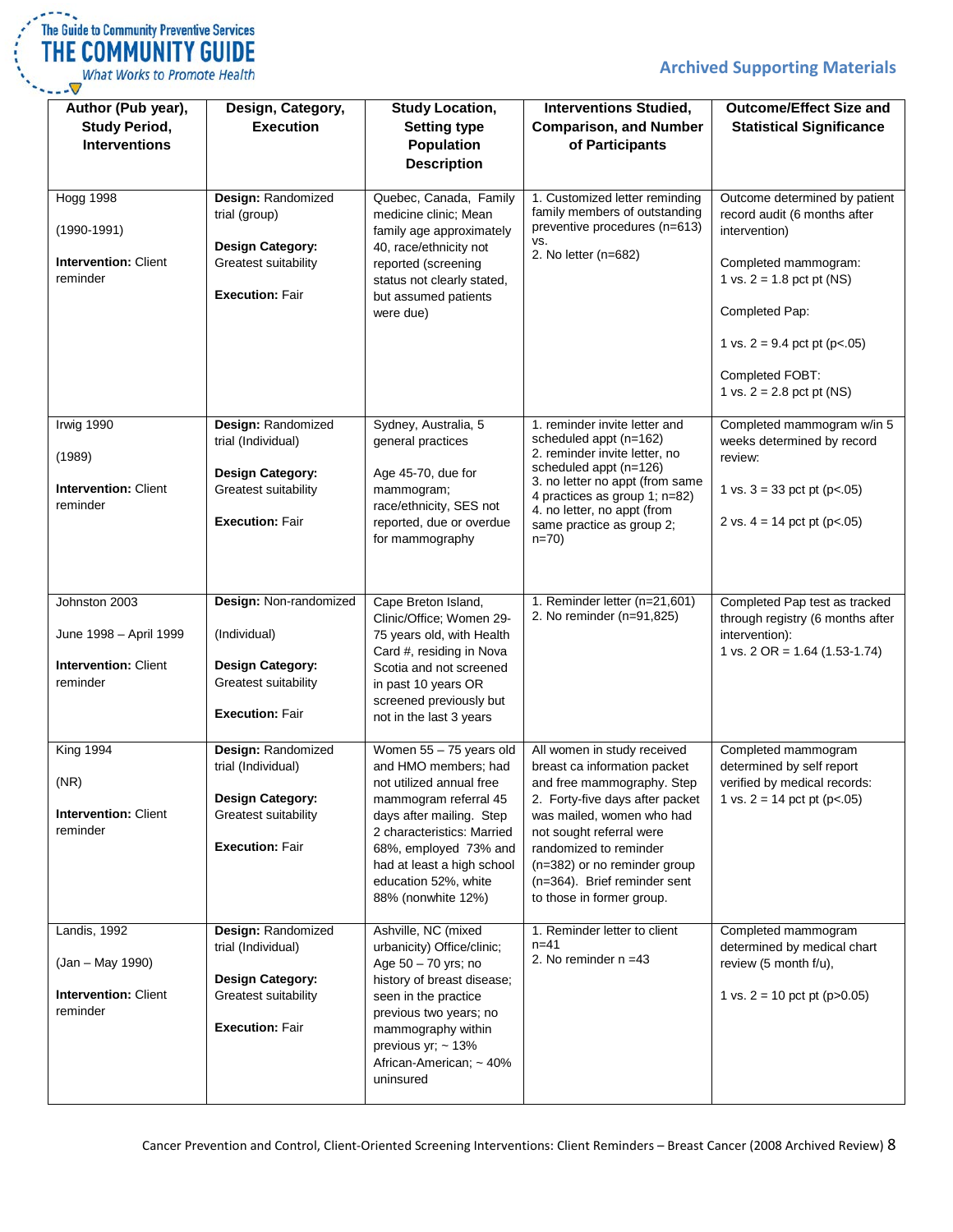| The Guide to Community Preventive Services |
|--------------------------------------------|
| THE COMMUNITY GUIDE                        |
| <b>What Works to Promote Health</b>        |
|                                            |

| Author (Pub year),<br><b>Study Period,</b><br><b>Interventions</b>   | Design, Category,<br><b>Execution</b>                                                                                 | <b>Study Location,</b><br><b>Setting type</b><br><b>Population</b><br><b>Description</b>                                                                                                                                                                      | <b>Interventions Studied,</b><br><b>Comparison, and Number</b><br>of Participants                                                                                                                                  | <b>Outcome/Effect Size and</b><br><b>Statistical Significance</b>                                                                                                                                                                                                                                                                                                                                 |
|----------------------------------------------------------------------|-----------------------------------------------------------------------------------------------------------------------|---------------------------------------------------------------------------------------------------------------------------------------------------------------------------------------------------------------------------------------------------------------|--------------------------------------------------------------------------------------------------------------------------------------------------------------------------------------------------------------------|---------------------------------------------------------------------------------------------------------------------------------------------------------------------------------------------------------------------------------------------------------------------------------------------------------------------------------------------------------------------------------------------------|
| <b>Lantz 1995</b><br>(NR)<br><b>Intervention: Client</b><br>reminder | Design: Randomized<br>trial (Individual)<br><b>Design Category:</b><br>Greatest suitability<br><b>Execution: Fair</b> | Wisconsin, 30 community<br>health centers; Age 40-<br>79, low income, 100%<br>white, approx $1/3^{rd}$ <hs<br>education, no<br/>mammography claim in<br/>past 18 months, no Pap<br/>claim in past 3 years</hs<br>                                             | 1. Letter + phone call (or 2nd<br>letter if no phone) N= 104<br>needed only mamm* N= 60<br>needed only Pap*<br>2. Usual N= 82 needed only<br>N=79 needed only<br>mamm*<br>Pap <sup>*</sup>                         | Outcome determined by<br>medical claims audit (6 months<br>after intervention)<br>Completed mammogram:<br>1 vs. $2 = 33.1$ pct pt (p<.05)<br>Completed Pap test:<br>1 vs. $2 = 17.9$ pct pt (p<.05)<br>Completed<br>* Among women who needed<br>both Pap and mammogram,<br>study reported only those who<br>received both and did not<br>distinguish those who received<br>only one or the other. |
| Mayer 1994<br>(NR)<br><b>Intervention: Client</b><br>reminder        | Design: Randomized<br>trial (Individual)<br><b>Design Category:</b><br>Greatest suitability<br><b>Execution: Fair</b> | California, two<br>mammography facilities;<br>Age 50 and older, mean<br>age approximately 64,<br>race/ethnicity not<br>reported, due for<br>mammography                                                                                                       | Only "study 3" used from this<br>article<br>1. letter reminder (n=32), vs.<br>2. no reminder (n=31)                                                                                                                | Completed mammogram<br>determined by medical record<br>audit (1 month):<br>1 vs. $2 = 28$ pct pt (p<.05)                                                                                                                                                                                                                                                                                          |
| McDowell 1989<br>(1985)<br>Intervention: Client<br>reminder          | Design: Randomized<br>trial (Individual)<br><b>Design Category:</b><br>Greatest suitability<br><b>Execution: Fair</b> | Ottawa, Canada, 6 family<br>medicine centers<br>Age 18-35, race/ethnicity,<br>SES, not reported; at<br>least one year since last<br>Pap test                                                                                                                  | 1. Letter reminder w/ small<br>media and 2 <sup>nd</sup> letter if no<br>response in 3 wks (n=293)<br>2. Phone reminder w/ 1-on-1<br>counseling (same information<br>as letter) $(n=300)$<br>3. Usual care (n=255) | Completed Pap test determined<br>by computerized record (or<br>other confirmation if done<br>elsewhere):<br>1<br>vs. $3 = 12.2$ pct pt (p<.05)<br>2 vs. $3 = 6.3$ pct pt (p<.05)                                                                                                                                                                                                                  |
| Mohler 1995<br>(NR)<br><b>Intervention: Client</b><br>reminder       | Design: Randomized<br>trial (Individual)<br><b>Design Category:</b><br>Greatest suitability<br><b>Execution: Fair</b> | Colorado, private practice<br>Age 50-59, mostly white<br>and middle class (8%<br>Hispanic, <1% Afro- or<br>Asian-American).<br>%50% insured by local<br>HMO; 30% Medicare; 7%<br>Medicaid; all had<br>mammogram in the past<br>but not w/in previous 2<br>yrs | 1. Letter reminder (n=38)<br>2. Phone reminder, by MD<br>$(n=38)$<br>3. Phone reminder, by med<br>asst $(n=37)$<br>4. No reminder (n=38)                                                                           | Completed mammogram<br>determined by medical chart<br>audit (2 months after<br>intervention):<br>1 vs. $4 = 7$ pct pt (NS)<br>2 vs. $4 = 18$ pct pt (p<.05)<br>$3$ vs. $4 = 32$ pct pt (p<.05)                                                                                                                                                                                                    |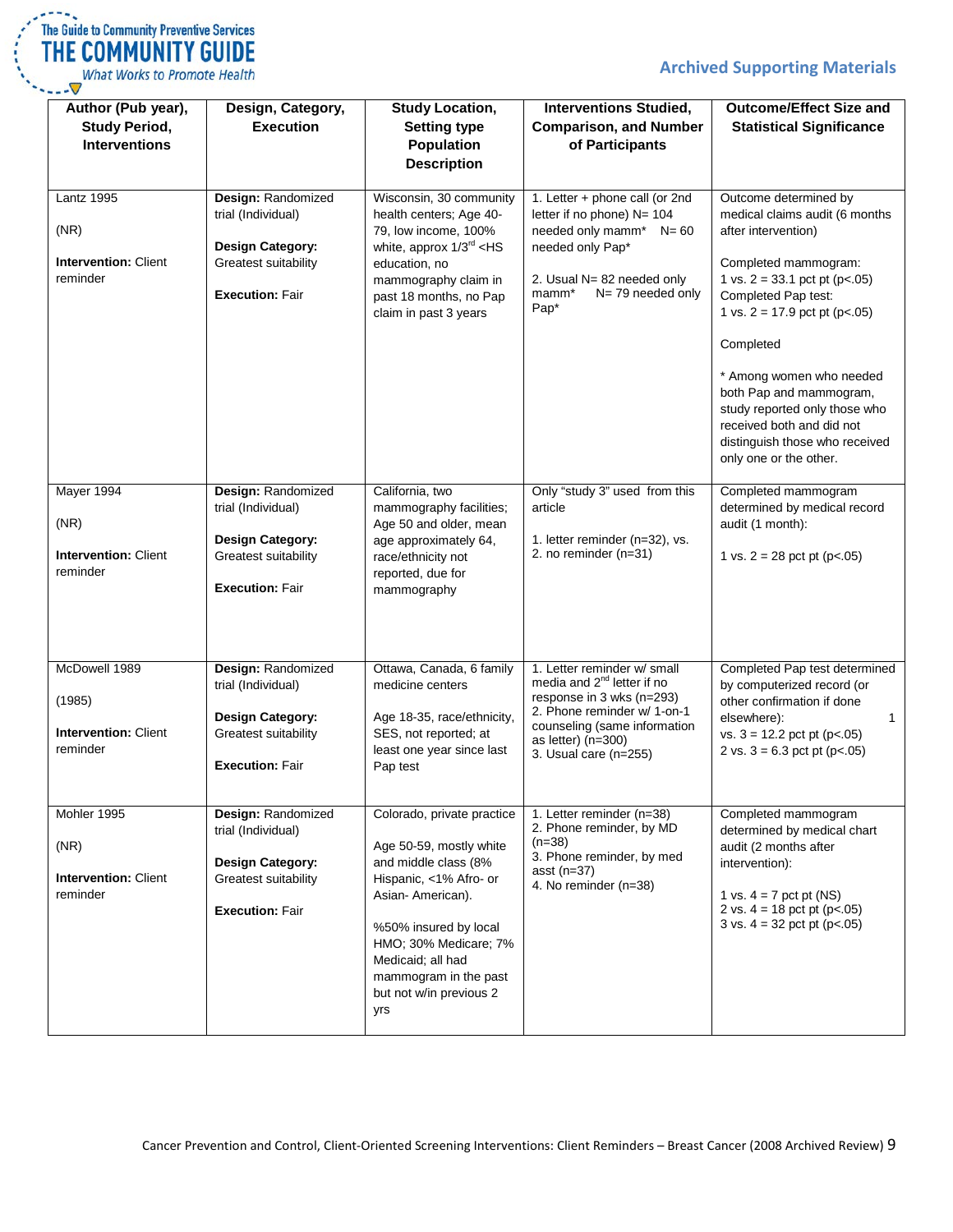| The Guide to Community Preventive Services |
|--------------------------------------------|
| THE COMMUNITY GUIDE                        |
| <b>What Works to Promote Health</b>        |
|                                            |

| Author (Pub year),<br><b>Study Period,</b><br><b>Interventions</b>                        | Design, Category,<br><b>Execution</b>                                                                                 | <b>Study Location,</b><br><b>Setting type</b><br>Population<br><b>Description</b>                                                                                                                                                                                                                                                           | <b>Interventions Studied,</b><br><b>Comparison, and Number</b><br>of Participants                                                                                                                                                                           | <b>Outcome/Effect Size and</b><br><b>Statistical Significance</b>                                                                                                                                                                                                     |
|-------------------------------------------------------------------------------------------|-----------------------------------------------------------------------------------------------------------------------|---------------------------------------------------------------------------------------------------------------------------------------------------------------------------------------------------------------------------------------------------------------------------------------------------------------------------------------------|-------------------------------------------------------------------------------------------------------------------------------------------------------------------------------------------------------------------------------------------------------------|-----------------------------------------------------------------------------------------------------------------------------------------------------------------------------------------------------------------------------------------------------------------------|
| Myers 1991<br>1989<br><b>Intervention: Client</b><br>reminder                             | Design: Randomized<br>trial (Individual)<br><b>Design Category:</b><br>Greatest suitability<br><b>Execution: Fair</b> | HMO in US<br>Men and women ages<br>50-74; 59% male;<br>members of HMO; race<br>and SES NR; eligible for<br>annual FOBT                                                                                                                                                                                                                      | 1. Phone call - 30 days after<br>mailed reminder (n=450)<br>2. Phone call - 30 days after<br>mailed reminder + self-held<br>screening booklet (n=450<br>3. Usual care (n=601)                                                                               | Completed FOBT (returned<br>w/in 90 days of distribution):<br>1 vs. $3 = 9.7$ pct pt (p<.05)<br>2 vs. $3 = 9.9$ pct pt (p<.05)                                                                                                                                        |
| Pierce 1989<br>$(1$ year)<br><b>Intervention: Client</b><br>reminder                      | Design: Randomized<br>trial (Individual)<br><b>Design Category:</b><br>Greatest suitability<br><b>Execution: Fair</b> | Group practice in<br>England<br>Women born between<br>1925 and 1952,<br>race/ethnicity NR,<br>predominantly low SES;<br>only never-screened or<br>screened >5 years before                                                                                                                                                                  | 1. Letter reminder (n=140)<br>2. No reminder (n=134)                                                                                                                                                                                                        | Completed Pap test based on<br>office records (1 year,<br>immediately after study period):<br>1 vs. $2 = 17.0$ pct pt p<.05)                                                                                                                                          |
| Pritchard 1995<br>(1991)<br><b>Intervention: Client</b><br>reminder                       | Design: Randomized<br>trial (Individual)<br><b>Design Category:</b><br>Greatest suitability<br><b>Execution: Fair</b> | Perth, Australia,<br>University of Western<br>Australia General<br>Practice; Patients age 36<br>- 69 years, no<br>hysterectomy,<br>attendance at this<br>practice w/in 3 years, not<br>known to attend another<br>practice, no record of<br>Pap in the past 2 years                                                                         | 1. Letter only (n=206)<br>2. Control (n=185)                                                                                                                                                                                                                | Completed Pap test determined<br>by medical record audit &<br>questionnaire (within 1 year):<br>1 vs. $2 = 8.9$ pct pt (p<.05)                                                                                                                                        |
| Richards, SH (2001)<br>July 1997 - August 1998<br><b>Intervention: Client</b><br>reminder | Design: Randomized<br>trial (Individual)<br><b>Design Category:</b><br>Greatest suitability<br><b>Execution: Good</b> | General practices in<br>urban Northwest London<br>and West Midlands (var.<br>urbanicity), UK; 24<br>practices with <60%<br>uptake in second round<br>screening. Women 50 -<br>64, registered with the<br>general practice and due<br>for third round screening<br>between July 1997 and<br>August 1998;<br>Race/Ethnicity - NR;<br>SES - NR | 1. Client reminder letter signed<br>by all general practitioners in<br>the practice encouraging<br>women to attend breast<br>screening (included translation<br>sheet and informational leaflet.<br>N=1818<br>2. Control neither intervention<br>$n = 1621$ | Attendance at third round<br>breast cancer screening (chart<br>audit) w/in 6 mo of<br>randomization:<br><b>Cancer Screening Outcomes:</b><br>Uptake rates<br>Women Attending<br>% attending pct pt diff<br>р<br>Control<br>55.3<br><b>CR</b><br>64.4<br>9.1<br>$-.05$ |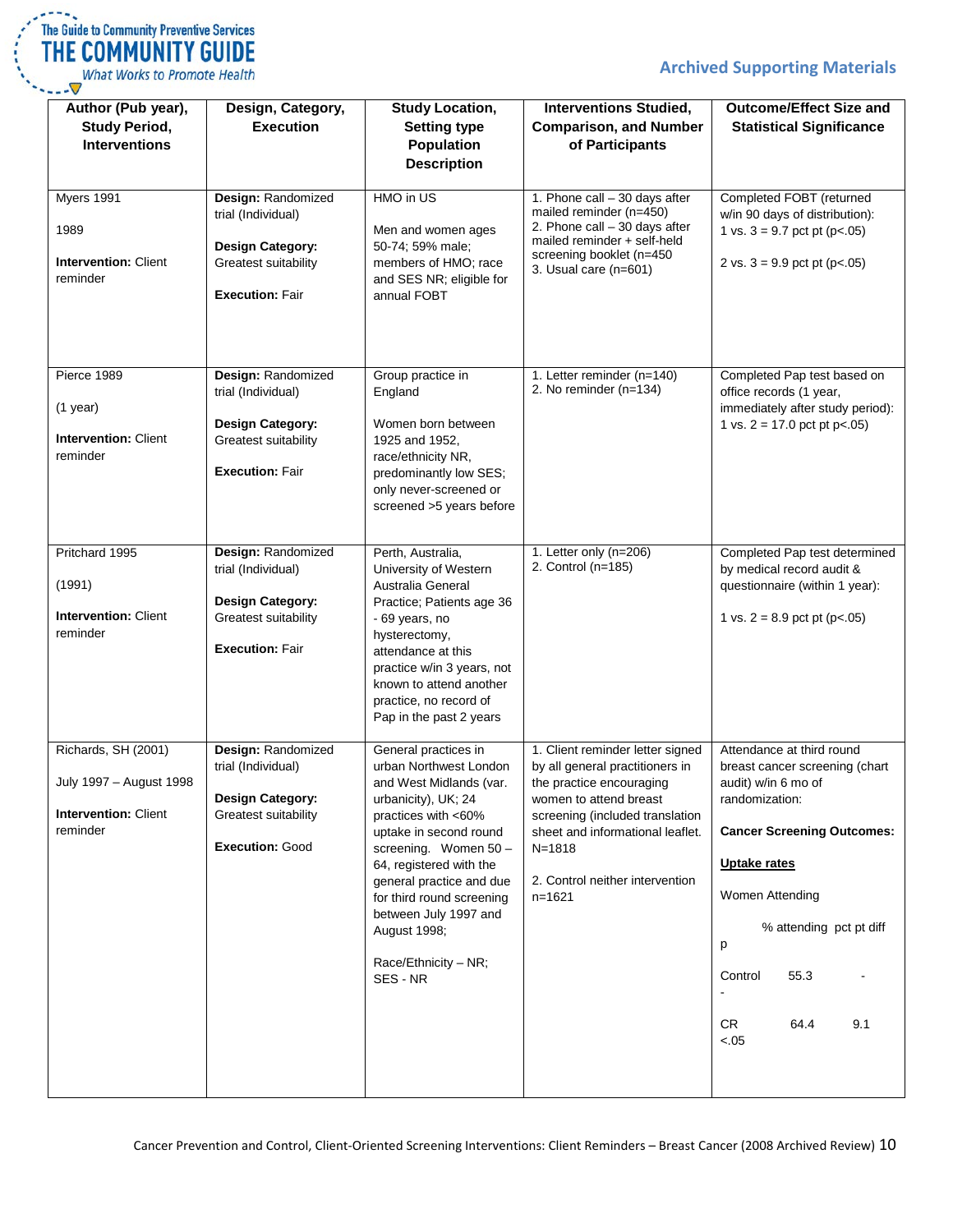**Outcome/Effect Size and Statistical Significance**

|  | The Guide to Community Preventive Services |  |
|--|--------------------------------------------|--|
|  | <b>THE COMMUNITY GUIDE</b>                 |  |
|  | What Works to Promote Health               |  |

| Author (Pub year),<br><b>Study Period,</b><br><b>Interventions</b> | Design, Category,<br><b>Execution</b>           | <b>Study Location,</b><br><b>Setting type</b><br><b>Population</b><br><b>Description</b> | <b>Interventions Studied,</b><br><b>Comparison, and Number</b><br>of Participants            |
|--------------------------------------------------------------------|-------------------------------------------------|------------------------------------------------------------------------------------------|----------------------------------------------------------------------------------------------|
| Saywell 2003 (1999)<br>(NR)                                        | <b>Design: Randomized</b><br>trial (Individual) | ~ Indiana, HMO and<br>general medicine clinic                                            | 1. Letter from $MD (n = 110)$<br>2. Phone+letter ( $n=115$ )<br>3. F-to-f+letter ( $n=114$ ) |
| <b>Intervention: Client</b><br>reminder                            | <b>Design Category:</b><br>Greatest suitability | Age 50-85, 68% white,<br>42% high school<br>graduates, 15% college                       | 4. no intervention (n=108)                                                                   |
|                                                                    | <b>Execution: Fair</b>                          | graduates, typical income<br>20-30K; no mammogram<br>in 15 months                        |                                                                                              |
|                                                                    |                                                 |                                                                                          |                                                                                              |

| Saywell 2003 (1999)<br>(NR)<br><b>Intervention: Client</b><br>reminder              | Design: Randomized<br>trial (Individual)<br><b>Design Category:</b><br>Greatest suitability<br><b>Execution: Fair</b> | ~ Indiana, HMO and<br>general medicine clinic<br>Age 50-85, 68% white,<br>42% high school<br>graduates, 15% college<br>graduates, typical income<br>20-30K; no mammogram<br>in 15 months                                                        | 1. Letter from $MD (n= 110)$<br>2. Phone+letter ( $n = 115$ )<br>3. F-to-f+letter ( $n = 114$ )<br>4. no intervention (n=108)                                                                                                                       | Outcome determined by self-<br>report (6 months after<br>intervention)<br>Completed mammogram (all):<br>1 vs. $4 = 16.7$ pct pt (p<.05)<br>2 vs. $4 = 18.9$ pct pt (p<.05)<br>$3$ vs. $4 = 29.0$ pct pt (p<.05)<br>Never had mamm:<br>1 vs. $4 = -3.4$ pct pt (NS)<br>2 vs. $4 = 13.3$ pct pt (NS)<br>$3$ vs. $4 = 41.6$ pct pt (p<.05)<br>Ever had mamm:<br>1 vs. $4 = 19.0$ pct pt (p< .05)<br>2 vs. $4 = 18.7$ pct pt (p<.05)<br>$3 \text{ vs. } 4 = 27.5 \text{ pot pt (p<.05)}$ |
|-------------------------------------------------------------------------------------|-----------------------------------------------------------------------------------------------------------------------|-------------------------------------------------------------------------------------------------------------------------------------------------------------------------------------------------------------------------------------------------|-----------------------------------------------------------------------------------------------------------------------------------------------------------------------------------------------------------------------------------------------------|--------------------------------------------------------------------------------------------------------------------------------------------------------------------------------------------------------------------------------------------------------------------------------------------------------------------------------------------------------------------------------------------------------------------------------------------------------------------------------------|
| <b>Simon 2001</b><br>$10/1/92 - 9/30/93$<br><b>Intervention: Client</b><br>reminder | Design: Randomized<br>trial (Individual)<br><b>Design Category:</b><br>Greatest suitability<br><b>Execution: Fair</b> | Detroit, MI, 2<br>Clinics/offices<br>Aged 39 1/2 years and<br>older who became due<br>during study,<br>predominantly African-<br>American and 91% at or<br>below poverty level                                                                  | 1. Reminder letter with referral<br>to 1 $^{\circ}$ care provider(n~322 site<br>1, $n = 250$ site 2)<br>2. Reminder letter with direct<br>access referral (n~322 site 1, n<br>$= 250$ site 2)<br>3. No reminder (n~322 site 1,<br>$n = 250$ site 2) | Completed mammogram<br>determined by medical record<br>review (1 month):<br>1 vs 3:<br>site $1 = 2$ pct pt (NS)<br>site $2 = 0$ pct pt (NS)<br>$2$ vs $3$ :<br>site $1 = 3$ pct pt (NS)<br>site $2 = 3$ pct pt (NS)                                                                                                                                                                                                                                                                  |
| Somkin 1997<br>(NR)<br><b>Intervention: Client</b><br>reminder                      | Design: Randomized<br>trial (Individual)<br>Design Category:<br>Greatest suitability<br><b>Execution: Fair</b>        | HMO clinics in California<br>Age 50-74<br>(mammography) and no<br>mammogram in prev 30<br>mo;, or 20-64 (Pap) and<br>no Pap in prev 36 mo<br>(only $\sim$ 25% of eligible<br>pop not current for either<br>test); race/ethnicity, SES<br>$- NR$ | 1. Letter reminder including<br>small media with offer to<br>facilitate screening<br>appointment (n=1171 for<br>mamm; $n=1188$ for Pap)<br>2. No reminder (n=1171 for<br>mamm; $n=1188$ for Pap)                                                    | Outcome based on database<br>record of completed screening<br>w/in 6 months of entry into<br>study<br>Completed mammogram:<br>1 vs. $2 = 10.5$ pct pt (p<.05)<br>Completed Pap test:<br>1 vs. $2 = 10.3$ pct pt (p<.05)                                                                                                                                                                                                                                                              |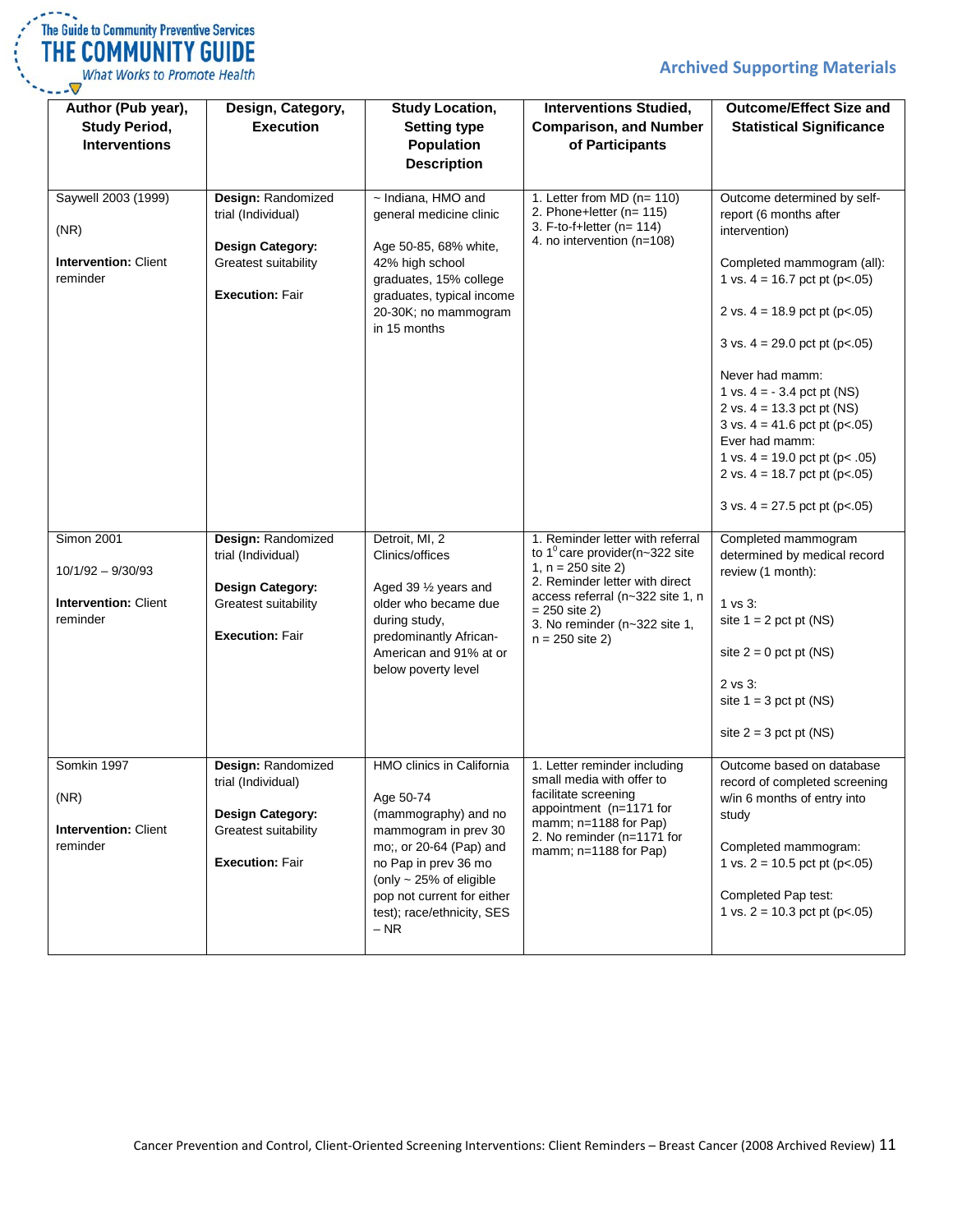

What Works to Promote Health  $\overline{\nabla}$ --- $\overline{\nabla}$ 

| Author (Pub year),<br><b>Study Period,</b><br><b>Interventions</b> | Design, Category,<br><b>Execution</b>                                                                                 | <b>Study Location,</b><br><b>Setting type</b><br><b>Population</b><br><b>Description</b>                                                                                                                                                                                                                                             | <b>Interventions Studied,</b><br><b>Comparison, and Number</b><br>of Participants                                                                                                                                                           | <b>Outcome/Effect Size and</b><br><b>Statistical Significance</b>                                                                                                                                                                                                                                                                         |
|--------------------------------------------------------------------|-----------------------------------------------------------------------------------------------------------------------|--------------------------------------------------------------------------------------------------------------------------------------------------------------------------------------------------------------------------------------------------------------------------------------------------------------------------------------|---------------------------------------------------------------------------------------------------------------------------------------------------------------------------------------------------------------------------------------------|-------------------------------------------------------------------------------------------------------------------------------------------------------------------------------------------------------------------------------------------------------------------------------------------------------------------------------------------|
| Thompson 1986<br>(NR)<br><b>Intervention: Client</b><br>reminder   | Design: Randomized<br>trial (Individual)<br><b>Design Category:</b><br>Greatest suitability<br><b>Execution: Fair</b> | Puget Sound,<br><b>Washington Group</b><br><b>Health Cooperative</b><br>Men (38%) and women,<br>age 45-54 (25%), 55-64<br>$(39\%)$ , 65-74 $(30\%)$ ,<br>75+(5%), majority had<br>college or higher<br>education, about 50%<br>had income <20K, about<br>30% had income<br>>30K, status of FOBT<br>screening NR (but<br>presume due) | 1. phone call $(n=55)$<br>2. letter (n=55)<br>3. letter + phone call $(n=45)$<br>4. No reminders (n=56)<br>Everyone received<br>hemmoccult package with<br>instructions at initial visit                                                    | Completed FOBT determined<br>by chart audit (3mo after<br>provider visit):<br>1 vs. $4 = 15.7$ pct pt (p<.05)<br>2 vs. $4 = 24.8$ pct pt (p<.05)<br>$3 \text{ vs. } 4 = 25.4 \text{ pot pt } (p < .05)$                                                                                                                                   |
| Turnbull 1991<br>(1989)<br><b>Intervention: Client</b><br>reminder | Design: Randomized<br>trial (Individual)<br><b>Design Category:</b><br>Greatest suitability<br><b>Execution: Fair</b> | New South Wales,<br>Australia Drummoyone<br>local gov't area<br>Age 45-69, race/ethnicity<br>not reported; had not<br>previously responded to<br>invitations to attend<br>mobile screening<br>program, never-screened                                                                                                                | 1. Letter reminder + assigned<br>appointment (n=163)<br>2. No reminder (n=80)<br>in the context of a larger-scale<br>intervention                                                                                                           | Completed mammogram<br>determined by computerized<br>records (~9 weeks):<br>1 vs. $2 = 24$ pct pt (p<.05)                                                                                                                                                                                                                                 |
| Vinker 2002<br>(NR)<br><b>Intervention: Client</b><br>reminder     | Design: Randomized<br>trial (group)<br><b>Design Category:</b><br>Greatest suitability<br><b>Execution: Fair</b>      | Tel Aviv, Israel medical<br>clinics Age: 61.3 +/-7.4,<br>Gender:<br>Women: 52.2%, Men:<br>47.8%, FOBT screening<br>status NR (presumed<br>due)                                                                                                                                                                                       | 1. Phone reminder (n=312)<br>2. Letter reminder (n=337)<br>3. Usual care $(n=913)$                                                                                                                                                          | Completed FOBT(chart audit) 1<br>yr after randomization:<br>1 vs. $3 = 13.1$ pct pt (p<.05)<br>2 vs. $3 = 8.0$ pct pt (p<.05)                                                                                                                                                                                                             |
| Vogt 2003<br>~1993<br><b>Intervention: Client</b><br>reminder      | Design: Randomized<br>trial (Individual)<br><b>Design Category:</b><br>Greatest suitability<br>Execution: Good        | Portland, OR, HMO<br>Women enrolled in<br>Northwest Kaiser<br>Permanente. None of<br>the women had received<br>mammography or Pap<br>smear in 3 years                                                                                                                                                                                | 1. Reminder Letter/2 <sup>nd</sup> Letter<br>2. Reminder letter then phone<br>call<br>3. Reminder phone call/ 2 <sup>nd</sup><br>phone call<br>4. No reminder<br>n=1200 randomized to the 4<br>groups for each (mamm/Pap)<br>screening test | Determined by radiology &<br>pathology database records (12<br>wks):<br>Completed mammogram:<br>1 vs. $4 = 14$ pct pt (p<.05)<br>2 vs. $4 = 41$ pct pt (p<.05)<br>$3 \text{ vs. } 4 = 40 \text{ pot pt } (p < .05)$<br>Completed Pap test:<br>1 vs. $4 = 5$ pct pt (NS)<br>2 vs. $4 = 37$ pct pt (p<.05)<br>3 vs. $4 = 33$ pct pt (p<.05) |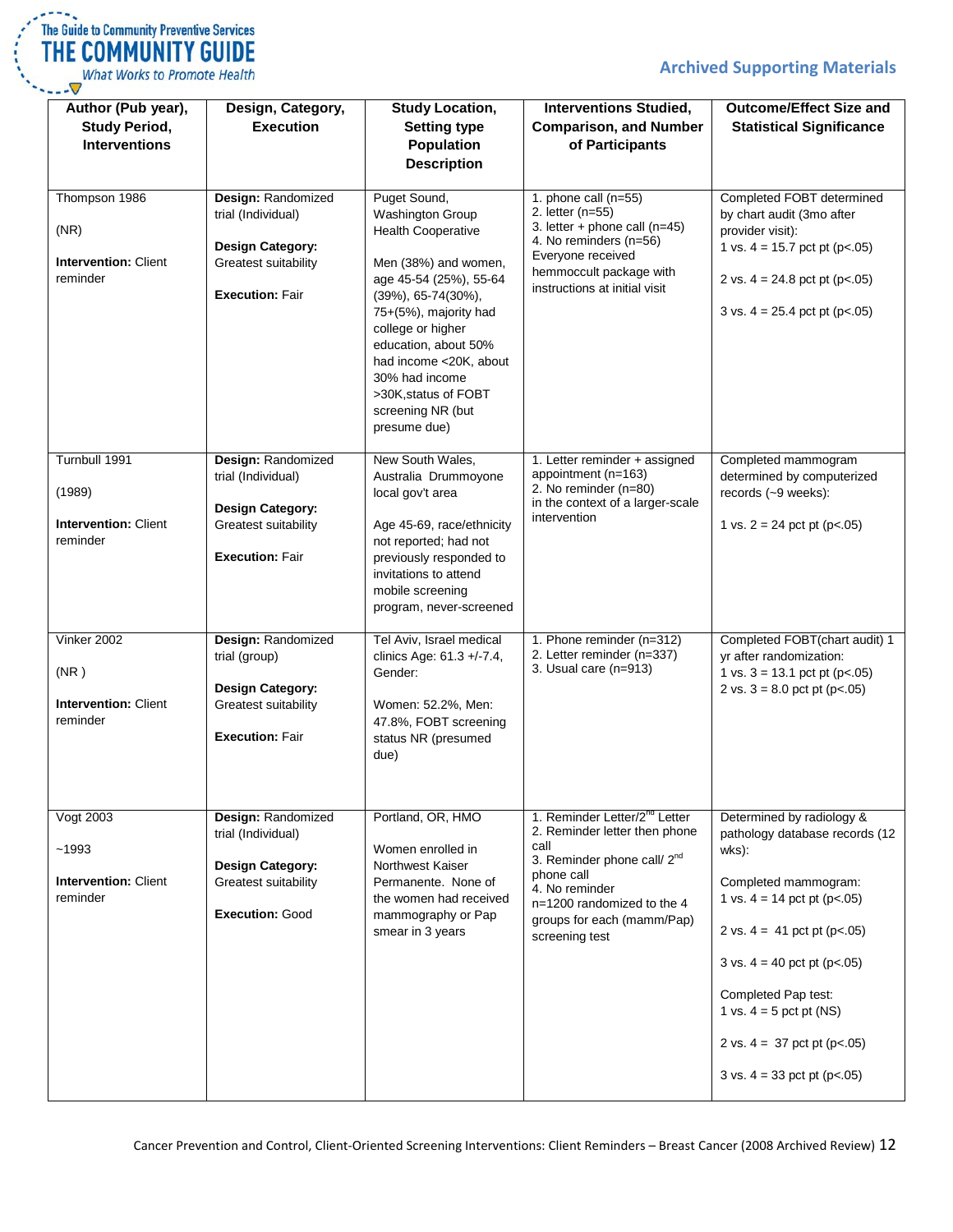

**What Works to Promote Health** 

| Author (Pub year),<br><b>Study Period,</b><br><b>Interventions</b> | Design, Category,<br><b>Execution</b> | <b>Study Location,</b><br><b>Setting type</b><br><b>Population</b><br><b>Description</b> | <b>Interventions Studied,</b><br><b>Comparison, and Number</b><br>of Participants | <b>Outcome/Effect Size and</b><br><b>Statistical Significance</b> |
|--------------------------------------------------------------------|---------------------------------------|------------------------------------------------------------------------------------------|-----------------------------------------------------------------------------------|-------------------------------------------------------------------|
| <b>West 2004</b>                                                   | <b>Design: Randomized</b>             | Rural Alabama,                                                                           | 1. Personalized reminder letter                                                   | Completed mammography                                             |
|                                                                    | trial (Individual)                    | community; low-income                                                                    | $(n=159)$                                                                         | (self-reported by phone survey                                    |
| October 1997 - May                                                 |                                       | African American women:                                                                  | 2. No reminder $(n=161)$                                                          | 6 months after randomization):                                    |
| 1999                                                               | <b>Design Category:</b>               | 50-80 yrs of age; no                                                                     |                                                                                   |                                                                   |
|                                                                    | Greatest suitability                  | mammogram in $> 2$ yrs                                                                   |                                                                                   | 1 vs. $2 = 0$ pct pt                                              |
| <b>Intervention: Client</b>                                        |                                       |                                                                                          |                                                                                   |                                                                   |
| reminder                                                           | <b>Execution: Fair</b>                |                                                                                          |                                                                                   |                                                                   |
|                                                                    |                                       |                                                                                          |                                                                                   |                                                                   |

#### <span id="page-12-0"></span>**Included Studies**

#### <span id="page-12-1"></span>**Breast Cancer**

Barr JK, Franks AL, Lee NC, et al. A randomized intervention to improve ongoing participation in mammography. *Am J Manag Care* 2001;7(9):887-94.

Bodiya A, Vorias D, Dickson H. Does telephone contact with a physician's office staff improve mammogram screening rates? *Fam Med* 1999;31(5):324-6.

Burack R, Gimotty P, George J, et al. The effect of patient and physician reminders on use of screening mammography in a health maintenance organization: results of a randomized controlled trial. *Cancer* 1996;78:1708-21.

Davis N, Lewis M. Evaluation of phone intervention to promote mammography in a managed care plan. *Am J Heath Promot* 1997;11:247-9.

Hogg W, Bass M, Calonge N, Crouch H. Randomized controlled study of customized preventive medicine reminder letters in a community practice. *Can Fam Physician* 1998;44:81-8.

Irwig L, Turnbull D, McMurchie M. A randomized trial of general practitioner-written invitations to encourage attendance at screening mammography. *Community Health Stud* 1990;14:357-64.

King E, Rimer B, Seay J, Balshem A. Promoting mammography use through progressive interventions: is it effective? *Am J Public Health* 1994;84:104-6.

Lantz P, Stencil D, Lippert M, et al. Breast and cervical cancer screening in a low-income managed care sample: the efficacy of physician letters and phone calls. *Am J Public Health* 1995;85(6):834-6.

Mayer J, Bartholomew S, Clapp E, Elder J. Facility-based inreach strategies to promote annual mammograms. *Am J Prev Med* 1994;10(6):353-6.

Mohler P. Enhancing compliance with screening mammography recommendations: a clinical trial in a primary care office. *Fam Med* 1995;27(2):117-21.

Saywell RM, Jr., Champion VL, Zollinger TW, et al. The cost effectiveness of 5 interventions to increase mammography adherence in a managed care population. *Am J Manag Care* 2003;9(1):33-44.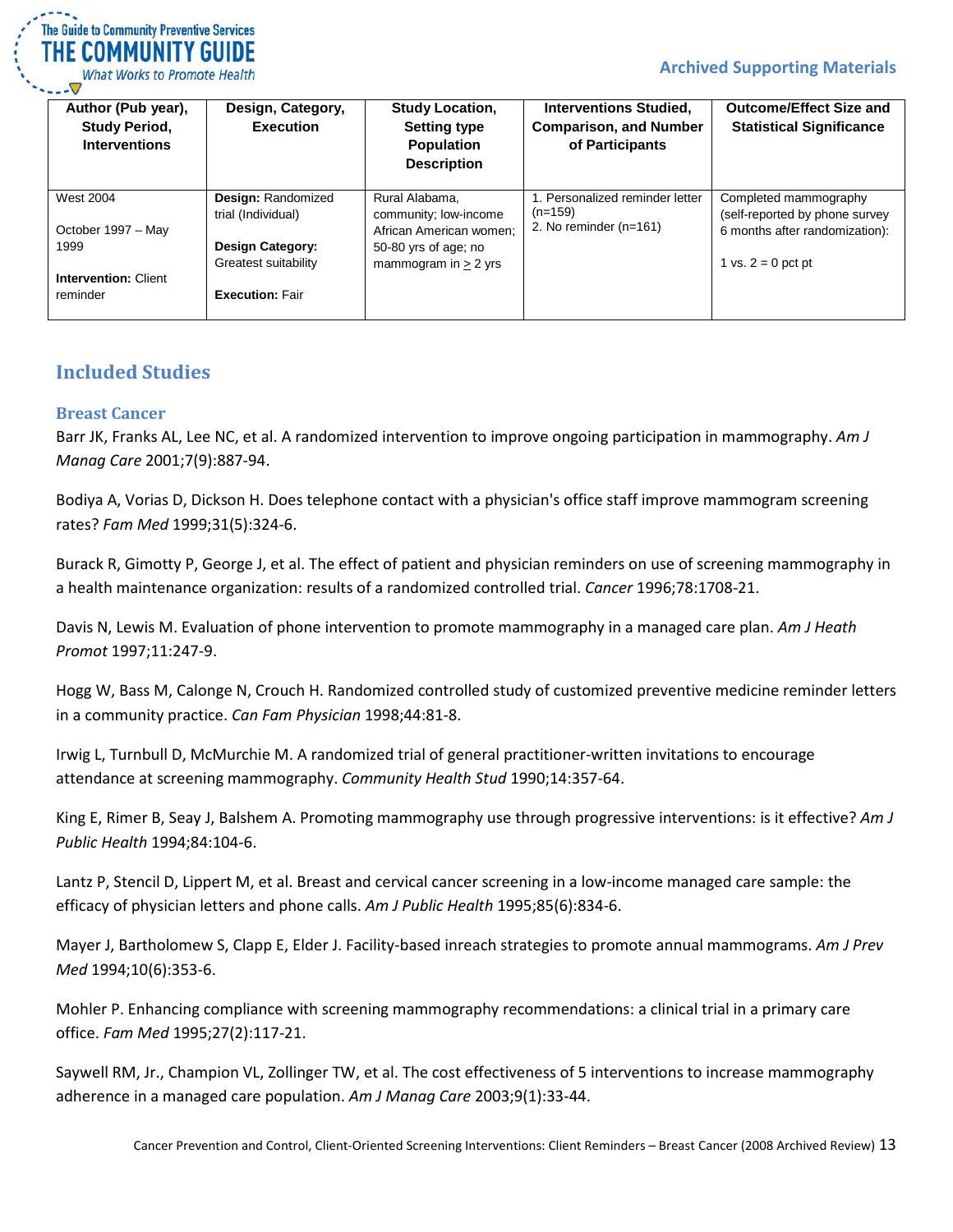

Simon MS, Gimotty PA, Moncrease A, et al. The effect of patient reminders on the use of screening mammography in an urban health department primary care setting. *Breast Cancer Res Treat* 2001;65(1):63-70.

Somkin C, Hiatt R, Hurley L, et al. The effect of patient and provider reminders on mammography and Papanicolaou smear screening in a large health maintenance organization. *Arch Intern Med* 1997;157(15):1658-64.

Turnbull D, Irwig L, Adelson P. A randomised trial of invitations to attend for screening mammography. *Aus J Public Health* 1991;15(1):33-6.

Vogt TM, Glass A, Glasgow RE, et al. The safety net: a cost-effective approach to improving breast and cervical cancer screening. *J Womens Health* 2003;12(8):789-98.

West DS, Greene P, Pulley L, et al. Stepped-care, community clinic interventions to promote mammography use among low-income rural African American women. *Health Educ Behav* 2004;31(4 Suppl):29S-44S.

## <span id="page-13-0"></span>**Search Strategy**

*The following outlines the search strategy used for reviews of these interventions to increase breast, cervical, and colorectal cancer screening: Client Reminders (archived); Client Incentives (archived); Mass Media Targeting Clients (archived); Small Media Targeting Clients; Group Education for Clients (archived); One-on-One Education for Clients (archived); Reducing Structural Barriers for Clients (archived); Reducing Client Out-of-Pocket Costs (archived); Provider Assessment and Feedback (archived); Provider Incentives (archived).*

To establish the evidence base the team searched five computerized databases from the earliest entries in each through November 2004: MEDLINE, database of the National Library of Medicine (from 1966); the Cumulative Index to Nursing and Allied Health database (CINAHL, from 1982); the Chronic Disease Prevention database (CDP, Cancer Prevention and Control subfield, from 1988); PsycINFO (from 1967); and the Cochrane Library databases. Medical subject headings (MeSH) searched (including all subheadings) are shown below. The team also scanned bibliographies from key articles and solicited other citations from other team members and subject-matter experts. Conference abstracts were not included because, according to Community Guide criteria, they generally do not provide enough information to assess study validity and to address the research questions.

The search identified over 9000 citations whose titles and abstracts were screened for potential relevance to interventions and outcomes of interest; of these, 580 articles were retrieved for full-text review.

Search terms used in five electronic databases to find studies for inclusion in the systematic reviews of cancer screening. Searches were conducted to find all studies of cancer screening including those specific to screening for breast, cervical, or colorectal cancer.

#### <span id="page-13-1"></span>**General**

Neoplasms—combined with any of the following headings: Early detection Mass screening Multiphasic screening Preventive health services Screening